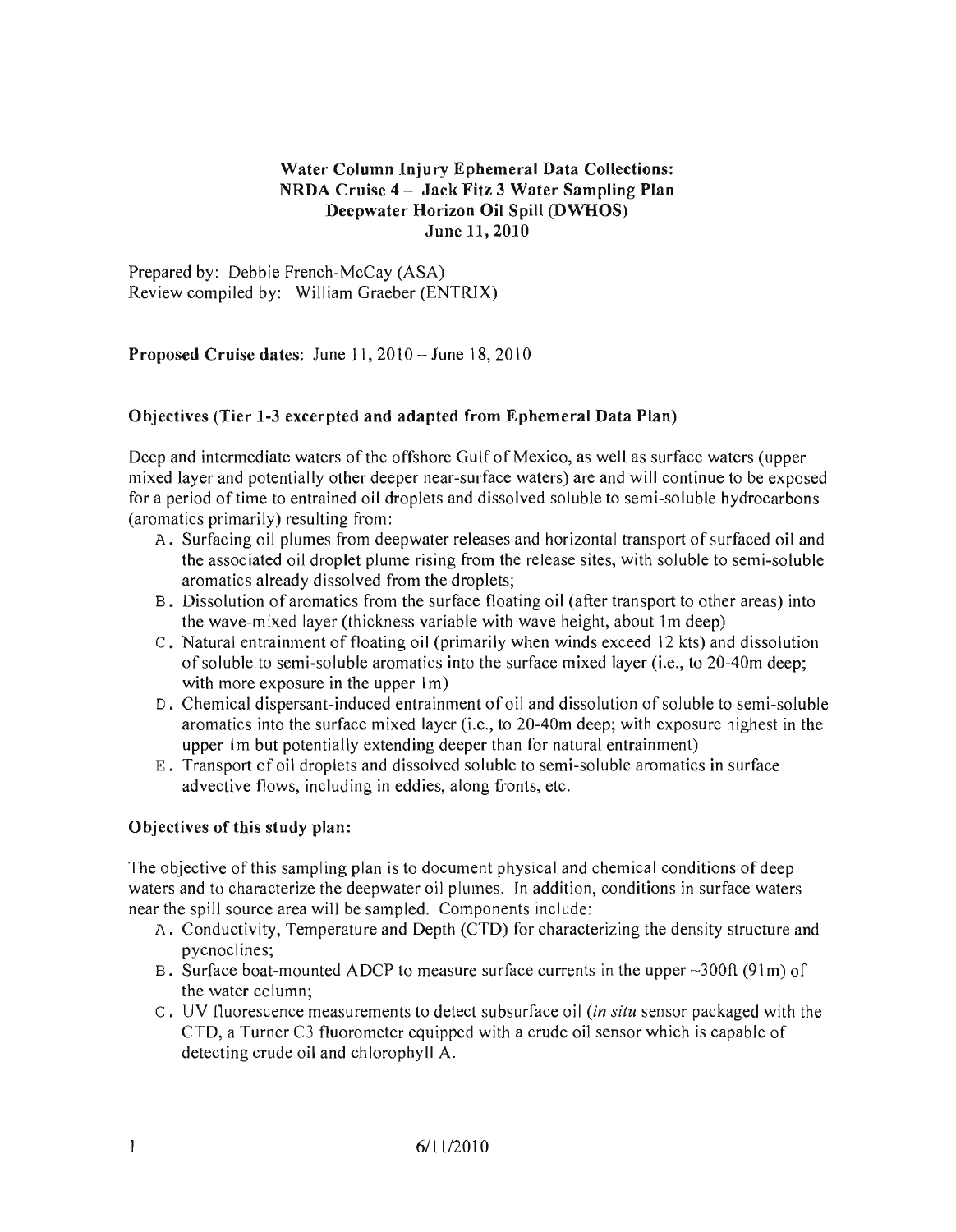- D. Whole water samples for measurement of the following chemicals in accordance with the NOAA Analytical Quality Assurance Plan (QAP):
	- Extended PAH (parent plus alkylated PAHs),
	- BTEX,
	- TPH,
	- Dispersant concentrations by LC/MS/MS,
	- Oil droplet size by microscope and video microphotography
	- Toxicity (objective for ENTRIX only)
- E. Filtered water samples isolated with Payne Environmental Consultants, Inc. (PEel) Portable Large Volume Water Sampling System (PLVWSS) to examine dissolved and particulate/oil phases for:
	- Extended PAH (parent plus alkylated PAHs),
	- TPH
- F. Underwater digital holography to quantifY oil droplet size distribution together with plankton and other particles
- G. Surface oil photography and oil samples for weathering analysis

# **Locations to be sampled:**

Sampling and physical oceanographic data will be collected at stations placed in areas of deepwater oil plumes and surfacing oil from these plumes. The design will be to sample near the wellhead down-current from the source. The directions from center will be focused between bounds defined by:

- A. The down-current direction, as indicated by the surface ship-mounted ADCP, the ADCP at the Wellhead, and the ADCP array deployed at 2.5 km NE of the Wellhead.
- B. The combined down-wind and down-current direction, as calculated by the vector sum of surface current plus 2% of wind speed directed  $0^{\circ}$ -20<sup> $\circ$ </sup> to the right of downwind.
- C. Any available aircraft support as to surface oil locations from USCG, Ocean Imaging, or other over flights (possibly completed in support of response operations).

In view of the 2-km exclusion zone and 5-nmile safety zone imposed by the Incident Command Response Group (lCRG), the sampling stations will include locations between the 2-km and 5 nmile circles, as well as locations outside the 5-nmile circle. Sampling of the freshly-rising oil plume will be focused near the 2-km circle in the down-stream direction unless currents are strong at the time of sampling. The vessel will coordinate with SIMOPS as it approaches the area on 11 June, according to current guidance received from SIMOP as of9 June 2010.

Samples will also be taken at a reference location outside the plume, in clear waters without surface oil while en-route to the area near the Wellhead. We plan 6 days of sampling, 1-2 stations per day sampling a range of depths covering the entire water column. We estimate up to 200 discrete water samples (whole water) and approximately 40 filtered water samples will be taken. In addition, to these samples ENTRIX will collect samples for their toxicity analyses at selected locations (approximately 4 stations) with as little impact to the primary mission as possible. ENTRIX's objective for collection of samples for toxicity assessment is to obtain a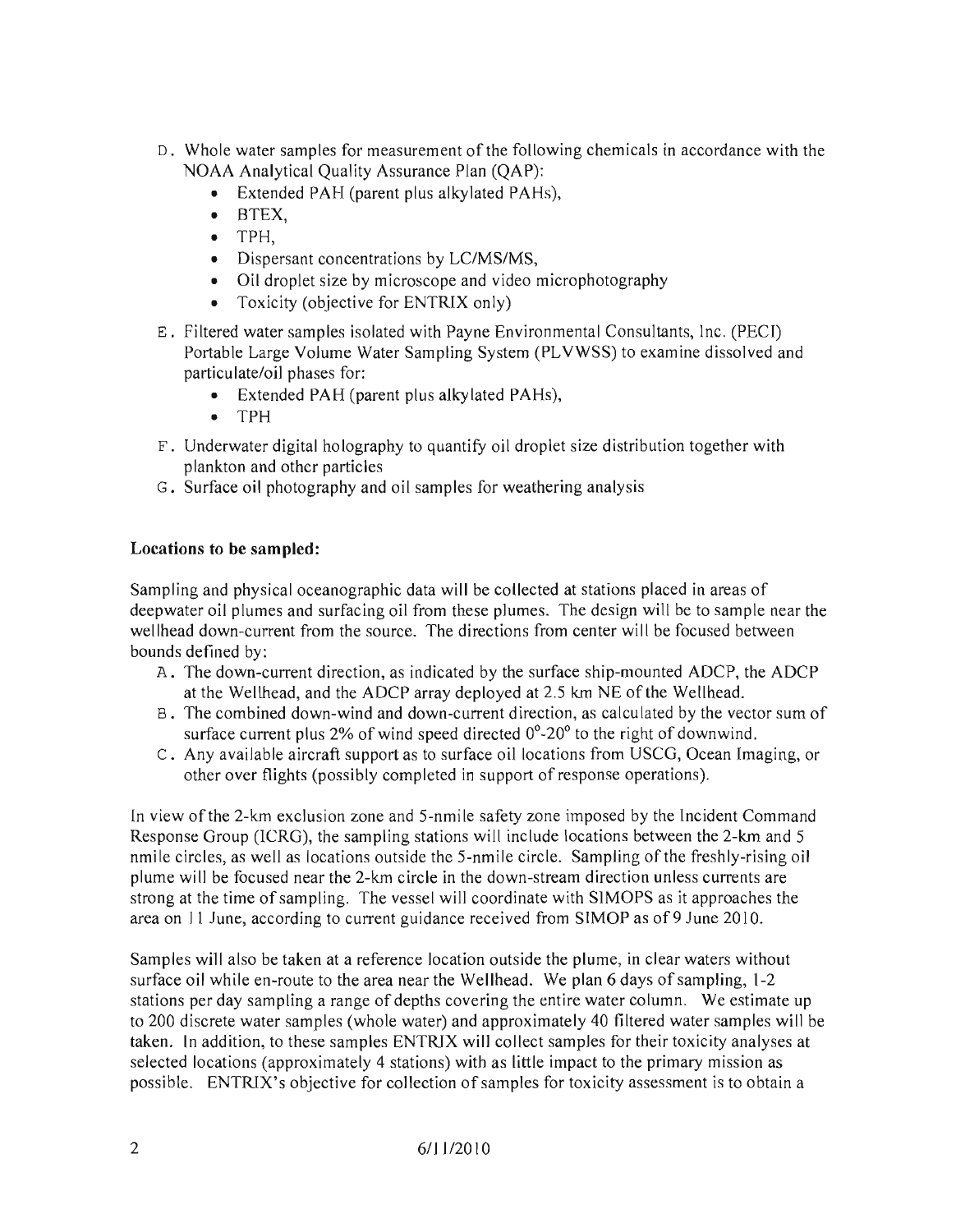representation of significant oil/dispersant contamination (including at depth), the surface sheen, and a reference location. In addition, toxicity assays using bacteria and/or rotifers (e.g., Microtox®, Rotox kit  $M^{(m)}$  may be performed by ENTRIX on board.

# Methodology:

#### 1. Physical oceanographic data collection upon arriving at each station: A. CTD and in situ fluorometer measurements

Conductivity Temperature and Depth (CTD) will be conducted to determine water column stratification or other physical oceanographic parameters that will help determine depth of samples collected. The Seabird CTD probe will have a dissolved oxygen (DO) sensor, as well as an *in situ* Turner C3 fluorometer that will be used to delineate the vertical extent of subsurface oil. A J-frame or larger, a hydrowire (at least 300ft long) and Niskin and/or Go Flow bottles will be used for sample collection.

## B. Current

A ship-mounted ADCP will be used to measure surface currents in the areas sampled. Other ACDP units are deployed in the area of interest. Data will be applied to this monitoring effort, as appropriate.

# 2. ROV deployment, video camera and digital holography:

The ROV will be deployed from the surface to the seabed with a live-feed video TV camera and black lights, BFDFOQMark oil quantification grid, complete CTD package, six Go Flow bottles, and digital holography system; all packaged together in one unit (on the ROV and Tether Management System (TMS)). Droplet sizes will be quantified with the BFDFOQMark oil quantification grid and holographic images. Discrete water samples (see below) will be taken with the Go-Flows at depths where oil droplets are seen or other features indicate potential presence of oil.

The holography will be performed using the Holocam, built by Cabell Davis (WHO!), Nick Loomis (MIT), and Mark Benfield (LSU). Their proposal is attached. Previously, the holocamera housings were rated to 1000m; however, a new housing has been manufactured for operations to 1500m by the WHOI (Falmouth, MA) machine shop. The holocamera will measure the size distribution of the oil droplets in holograms ranging from  $12 \mu m$  to  $14 \text{ mm}$ . The scientific team will also process, identify and count plankton and particles as observed in the holograms. Deployment is by attachment to an ROV. The Holocam is autonomous, does not need its own hydrowire, and data will be downloaded between deployments.

## 3. Water column sampling and collection:

Samples will be taken to test for the presence of dispersed oil and droplet sizes. Water samples at depth will be taken with a rosette sampler or the ROV package, both of which can collect multiple samples at various depths and collect large enough samples for chemical analysis. The samples for dispersant measurements will be collected in 1 L plastic or Teflon bottles. Droplet size will be determined for the discrete samples using high resolution microphotography and a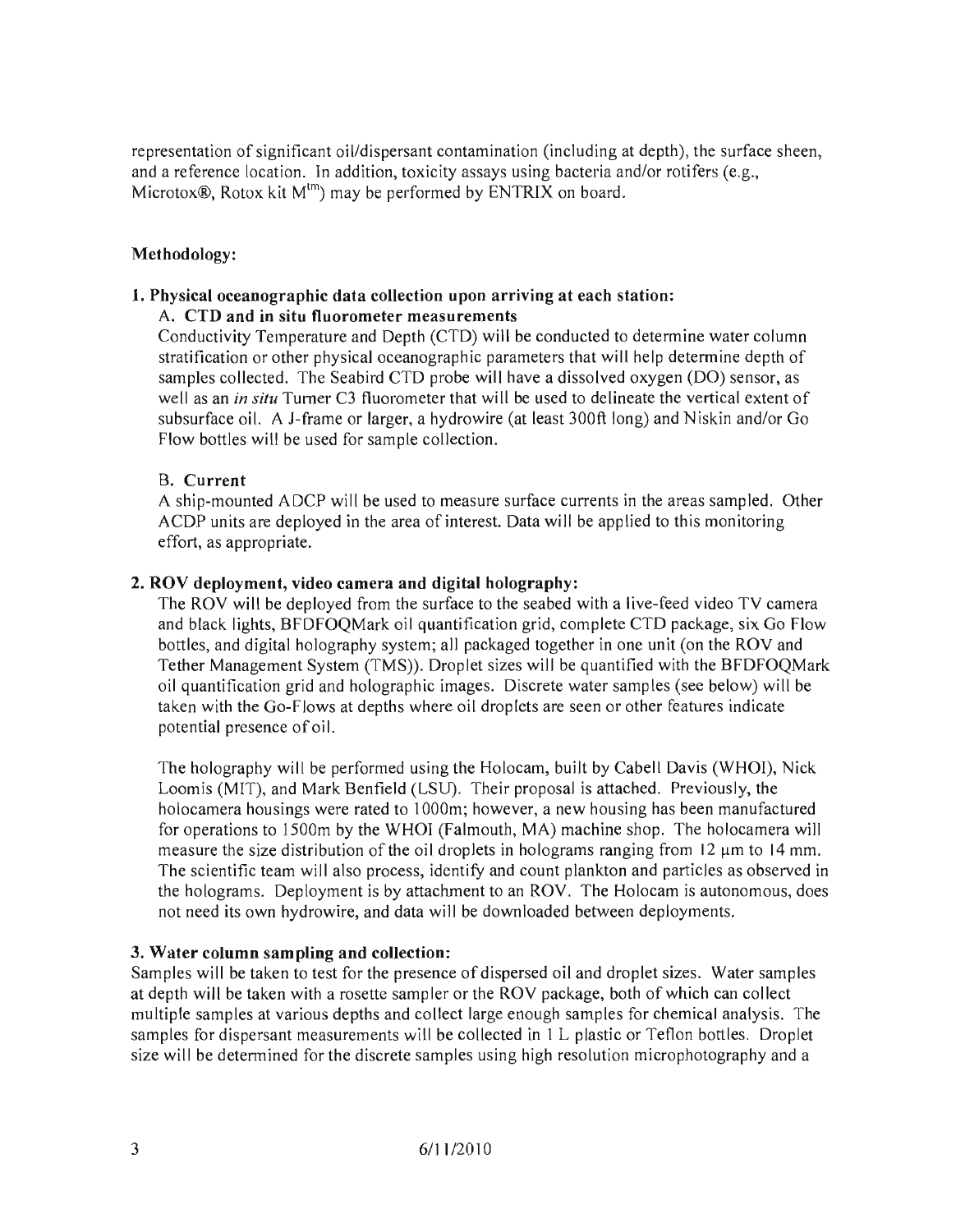LISST particle sizer. Microscopic analysis (with a digital camera mounted to the microscope) will be used to identify particle types and to ground-truth the other instruments.

Water samples will be collected for analytical chemistry in accordance with the NOAA Analytical QA plan: Table 1.la (extended PAH and saturate biomarkers),; Table l.lb (alkane/isoprenoid and TEH); Table l.Ic (volatile aromatic hydrocarbons); Table l.ld (petroleum biomarkers); and dispersant concentrations Two types of samples will be taken, and in both cases remaining sample water will be saved or used for other on-board analyses:

- A. A Portable Large Volume Water Sampling System (PL VWSS) (Payne et ai., 1999) will be employed to separate the particulate/oil phase trapped on a  $0.7 \mu m$  glass fiber filter and capture the dissolved phase (filtrate) in 3.8 L (1 gal) I-Chem Certified Clean amber glass jugs. The PLVWSS requires  $\sim$ 3.5 L of sample (for enhanced detection limits above the usual I L sample size), so before filter processing the bulk of the sample, duplicate 40 mL aliquots will be drained from the Go Flow bottle directly into pre-acidified VOA vials for analysis of BTEX and other alkylated benzenes. Then, after the majority of the rest of the sample is processed through the PLVWSS, the remaining 400-500 mL will be saved unfiltered for LISST and microscopic analysis for enumeration of droplet sizes and number density.
- B. Whole water samples will be taken in IL I-Chem Certified Clean amber glass jars.. A separate I-L sample will also be collected for total suspended solids (TSS) and organic carbon, hydrogen, and nitrogen (CHN), clearly labeled for this dual intent. The CHN analysis will be conducted after the non-destructive TSS analysis using an elemental analyzer (micro-Dumas method). Organic carbon:nitrogen ratios in seawater typically dominated by biogenic organic matter (e.g., C:N <10) should substantially increase as nitrogenous compounds (e.g., amino acids, proteins, and polypeptides) are diluted by crude oil, which is devoid of such compounds. An additional unfiltered sample in lL I-Chern Certified Clean amber glass jars will be taken for PAH/TPH analysis. Remaining sample water will be saved unfiltered for microscopic and other instrumentation for enumeration of droplet sizes and number density.

Water samples will be collected at multiple depths in 5 or 10 L Go Flow Bottles mounted on the Tether Management System (TMS) of the ROV or by using a conventional hydrowire with 5 L Go Flow Bottles and a rosette sampling array with pre-programmed sampling depths. The depths will be selected based on *in situ* CTD, LISST, and fluorometric results and review of video taken by the ROV.

In addition, a Nisken bottle containing a video micro-photographic camera will be deployed on the hydrowire at selected stations to obtain in situ microphotography for oil droplet size analysis.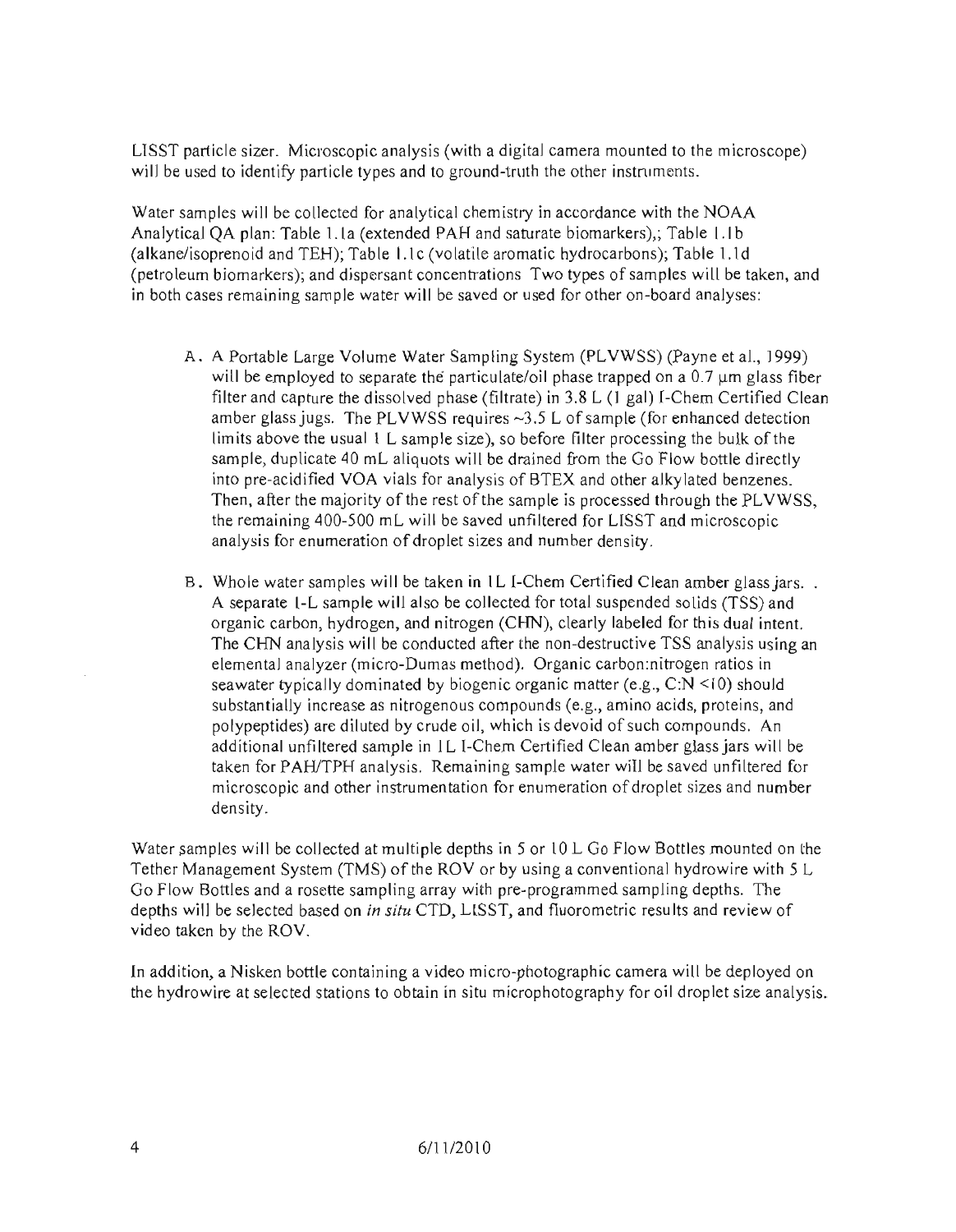#### 4. Surface oil samples for weathering analysis:

Surface oil samples will be taken and placed in (cleaned) amber 125 mL bottles. Digital photography will be used to document surface oil appearance and thickness. Surface oil samples will be measured for water content (i.e., mousse); whole oil analysis (C3 to C44) to document losses of the lower molecular weight components; alkane/isoprenoid and PAH content; and saturate biomarkers. Surface sheen and very fluid fresh oil samples will be collected with precleaned Teflon nets attached to fishing weights by casting from the leeward side of the *.lack Fitz*  with a conventional fishing pole. After the Teflon nets have been dragged through the sheen, they will be sealed in l25-mL glass jars for shipment to the laboratory (Alpha Analytical). Water content on mousse samples will be completed at the laboratory via Karl Fischer titration. Organic chemical analyses will be conducted in accordance with the NOAA Analytical QAP.

#### NOTE:

Sample collection methodology, handling, chain of custody and decontamination procedures will follow accepted standards to ensure the highest quality data will be collected. Discrete samples will be tested at an approved laboratory or laboratories.

#### Limitations:

To accomplish the mission, it may be necessary to send a supply boat to bring samples back to shore for shipping to meet holding time requirements. If so, chain of custody must be maintained. An at sea transfer protocol memo has been prepared as an attachment to this plan. Please refer to that document for guidance on the additional contingencies and protocols for the at sea transfers. The at sea transfer is scheduled to take place in the evening on day four or the morning day 5 of the mission so as to minimize interruption to sampling.

## Equipment needs:

Boat to accommodate 5 NOAA contractors (1 chief scientist James Payne, I ASA staff for video microphotography and LISST work, 1 ASA Staff for dissecting scope work and to assist with LISST work and in taking water and oil samples plus QA/QC recording; and 2 Holocam operators – Cabell Davis and Nicholas Loomis); 2 ENTRIX employees. Boat and personnel will be prepared for approximately 8 total days dedicated to cruise activities, including 2 partial days of transit time, a partial day for at sea transfer activities and at least 6 full days of sampling activities. The cruise plan will be: day one mobilization and departure, days 2-4 - sampling, day 4 or 5 - at sea transfer, days 5-7 sampling, day 7 - return to port, day 8 - demobilization; hopefully occurring June 11-18, 2010. Total Scientific crew  $-7$ . One Industrial Hygienist (supplied by BP).

Sampling deployment gear to sample up to 5,000 ft nominally CSA Seabird CTD with dissolved oxygen and in situ fluorescence CSA ROV with live-feed video camera and capability to collect water samples with attached Go Flow Bottles CSA/MAKO Niskin and/or Go-flow bottle samplers CSA Dissecting Microscope with camera fitting (rented from LSU) for droplet size measurements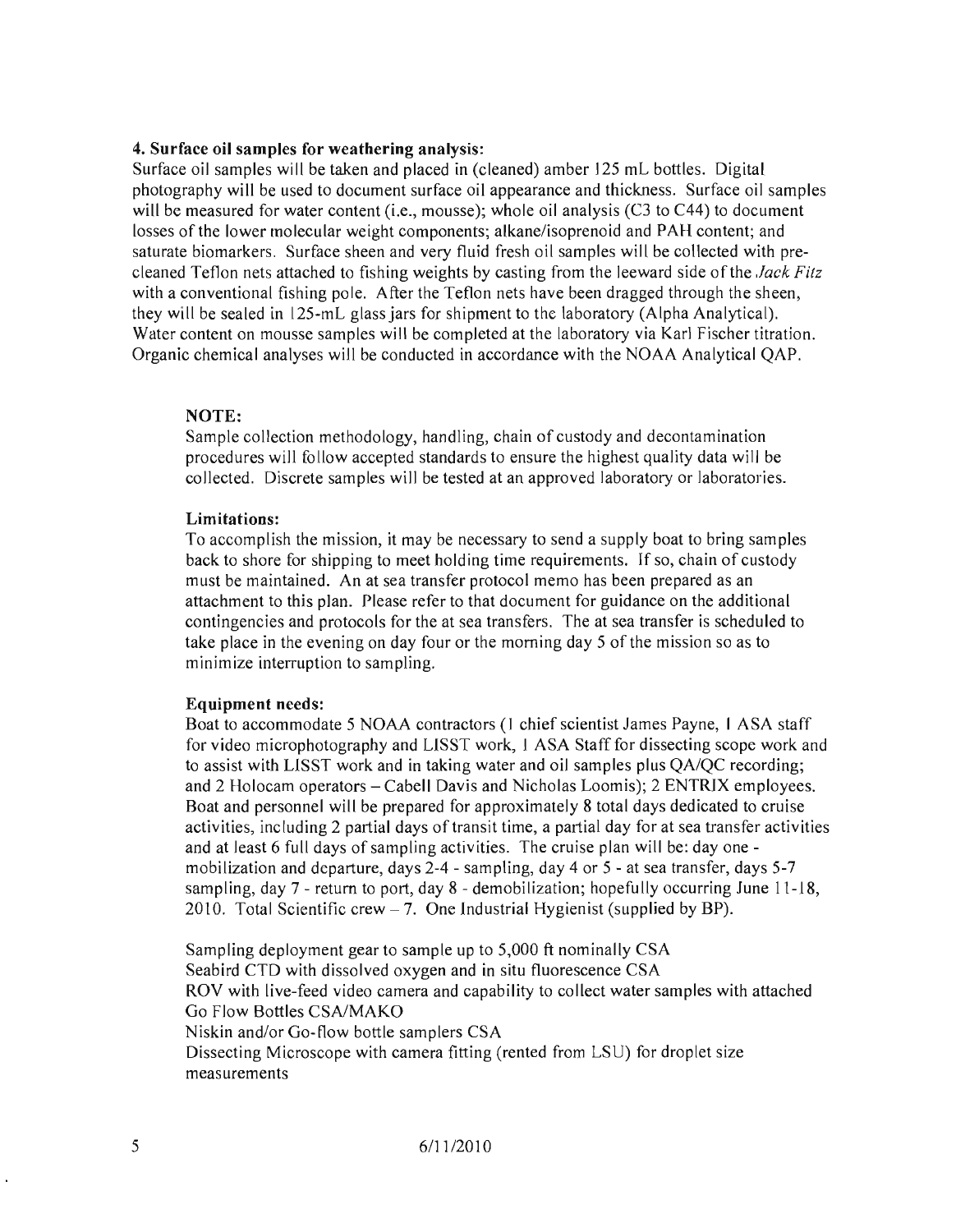### Safety Plan

A full operations and safety plan will be prepared for review and approval before any planned operations. In addition, the NOAA incident site safety plan (which all NOAA employees and contractors must sign prior to the cruise) is attached.

### Transfer of the shared electronic media in the onboard equipment to each of the party's hardware for retention and use.

Upon return to port, the vessel Operations Manager shall produce identical copies of the raw and processed electronic media generated during the cruise and deliver one of those copies each to NOAA (or its QA contractor) and to ENTRIX.

#### Laboratory

All filtered water chemistry samples for PAH and SHC will be sent to Alpha Analytical Laboratories in Mansfield, MA. The RP may take additional unfiltered and toxicity water samples at selected locations, which are not part of the cooperative sampling. These samples will be sent to a laboratory of their choosing or processed on board the *Jack Fitz* for rangefinding toxicity assays using Microtox®, and Rotox kit  $M<sup>tm</sup>$  tests. ENTRIX will provide all related sampling supplies for their samples. Some of these unfiltered water samples may also be used for TSS/CHN, PAH/TPH, and dispersant analyses, and if completed, the data will be shared with NOAA and other trustees.

#### Distribution of Laboratory Results

Each laboratory shall simultaneously deliver raw data, including all necessary metadata, generated as part of this work plan as a Laboratory Analytical Data Package (LAPD) to the trustee Data Management Team (DMT), the Louisiana Oil Spill Coordinator's Office (LOSCO) on behalf of the State of Louisiana and to ENTRIX (on behalf of BP). The electronic data deliverable (EDD) spreadsheet with pre-validated analytical results, which is a component of the completed LAPD, will also be delivered to the secure FTP drop box maintained by the trustees' Data Management Team (DMT). Any preliminary data distributed to the DMT shall also be distributed to LOSCO and to ENTRIX. Thereafter, the DMT will validate and perform quality assurance/quality control *(QA/QC)* procedures on the LADP consistent with the authorized Quality Assurance Project Plan, after which time the validated *QA/QC'd* data shall be made available to all trustees and ENTRIX. Any questions raised on the validated *QAlQC* results shall be handled per the procedures in the Quality Assurance Project Plan and the issue and results shall be distributed to each party. In the interest of maintaining one consistent data set for use by all parties, only the validated/QAIQC'd data set released by the DMT shall be considered the consensus data set. The LADP shall not be released by the DMT, LOSCO, BP or ENTRIX prior to validation/QA/QC absent a showing of critical operational need. Should any party show a critical operational need for these data prior to validation/QA/QC, any released data will be clearly marked "preliminary/unvalidated" and will be made available equally to all trustees and ENTRIX.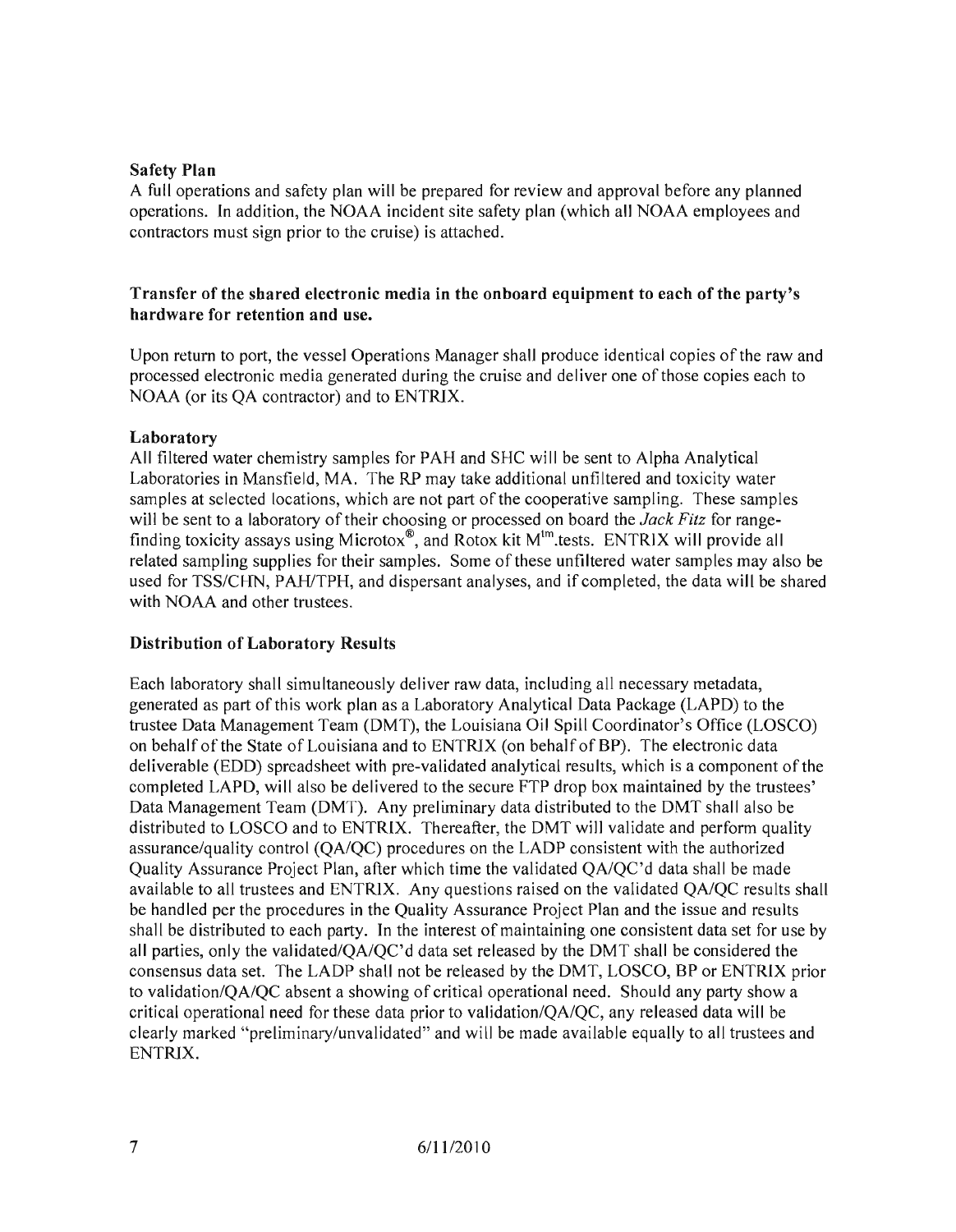### Reference:

Payne, J.R., T.J. Reilly, and D.P. French, "Fabrication of a Portable Large-volume Water Sampling System to Support Oil Spill NRDA Efforts," in Proceedings of the 1999 Oil Spill Conference, American Petroleum Institute, Washington, D.C., pp. 1179-1184, 1999.

#### Attachments:

Attachment 1. PLVWSS sampling protocols in support of the NRDA Cruise 2.pdf Attachment 2. Quality Assurance Guidelines 2010-05-30 UPDATE

Attachment 3. Water Sample Handling Procedures 2010-06-11 copy

Attachment 4. VideoSystem-2010Mar14-1.pdf

Attachment 5. Holocam array description and budget

Attachment 6. microscopeletter.pdf

Attachment 7. 2010-05-21 05-28-15 pm.pdf

Attachment 8. NOAA Site Safety Plan for Deepwater Horizon Incident

Attachment 9. M/V Jack Fitz NRDA Cruise 3 HSE Plan Rev 003 Final

Attachment 10. M C 252\_Incident SIMOPS Plan

Attachment 11. At sea sample transfer memo

MC 252 incident reporting document

MC 252 Analytical QAP VI